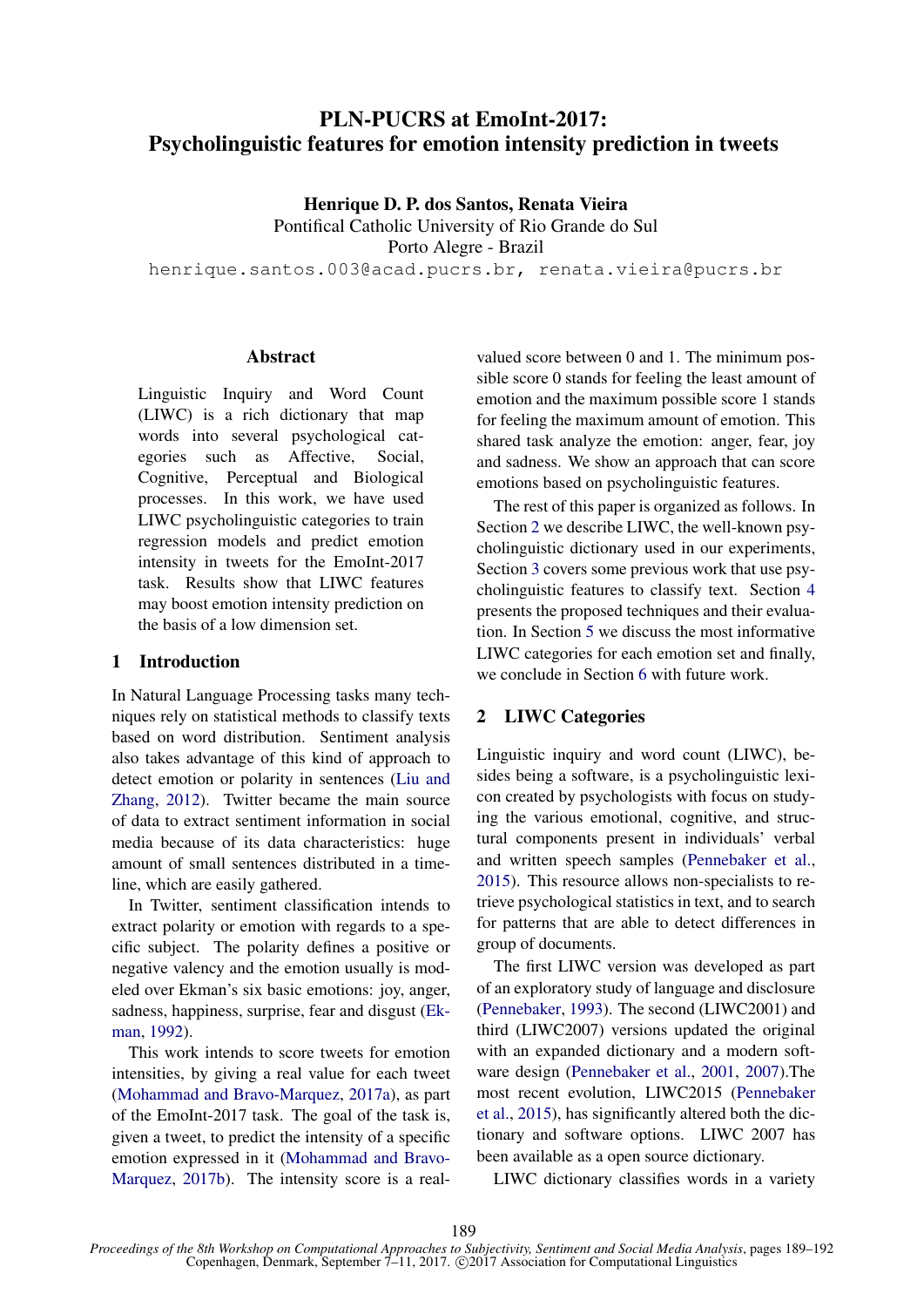| Category   | <b>Examples</b>            |  |  |
|------------|----------------------------|--|--|
| Affective  | happy, cried, love, hurt   |  |  |
| Social     | mate, talk, they, dad      |  |  |
| Cognitive  | cause, know, ought, think  |  |  |
| Perceptual | look, heard, feeling, view |  |  |
| Biological | eat, blood, pain, hand     |  |  |

Table 1: LIWC psychological process examples

of psychological categories based on psychologists studies and observations (Tausczik and Pennebaker, 2010). LIWC assigns words into one of four high-level categories: linguistic processes, psychological processes, personal concerns, and spoken categories. These are further subdivided into a three-level hierarchy. The taxonomy ranges across topics (e.g., health and money), emotional responses (e.g., negative emotion) and processes not captured by either, such as cognition (e.g., discrepancy and certainty). The words carry rich information about the author's personality, sentiments, style, topics, and social relationships.

The main categories in LIWC dictionary are the following:

- Linguistic Dimensions and Other Grammar
- Affective, Social, Cognitive, Perceptual and Biological processes
- Drives, Time orientations and Relativity
- Personal concerns and Informal language

These categories are then specialized in other sub-categories, as in Affective processes subcategorized as Positive and Negative Emotions, Anxiety, Anger and Sadness.

Some examples of words in such categories can be found in Table 1. These categories were translated to other languages (Balage Filho et al., 2013), and have been used to compare writing styles between languages and countries (Afroz et al., 2012). In this paper we use this dictionary for emotion prediction.

#### 3 Related Work

There has been a lot of research seeking text classification in the scope of social media. Here we focus on the works that use LIWC psycholinguistic features to solve some of those problems.

Nguyen et al. (2013) use the LIWC psychological lexicon to distinguish blog posts of the autism community from others. They analyze the frequency distribution differences in psychological processes between those communities and are able to detect them with 79% of accuracy using machine learning. Mohtasseb and Ahmed (2009) use psychological features to find online diaries in blogs. Iyyer et al. (2014) classifies political ideology between liberal and conservatives in social media. Santos et al. (2017) took advantage of LIWC dictionary to analyze and detect personal stories posts in Brazilian blogs with 81% of precision over thousands of posts.

LIWC Psycholinguistic features are also used to define the writer personality, as Poria et al. (2013) shown in their work. Besides, it can be used to identify mental issues in online forum communities (Cohan et al., 2016).

There is a great potential for psychologically oriented dictionaries and here we use it to score emotions values in tweets together with Support Vector Machines algorithms.

## 4 Psycholinguistic Features

For evaluating the prediction property of psycholinguistic categories, each tweet is converted to a vector of 64 positions, one for each LIWC category, explained previously. Each LIWC category represents the frequency distribution of this category appearance in the specific tweet. Each word could fit multiples categories, e.g. the word "admits" belongs to categories: Common verbs, Present tense, Social processes, Cognitive processes and Insight.

For our experiments we use Python library Scikit-Learn (Pedregosa et al., 2011) machine learning algorithms. We ran cross-fold validation with 10 folds.

We use Support Vector Regression (SVR) tunning the RBF, Linear, Linear SVR and Sigmoid kernel parameters C (the penalty parameter) and  $\gamma$ (the kernel width hyperparameter) performing full grid search over the 800 combinations of exponentially spaced parameter pairs  $(C, \gamma)$  following (Hsu et al., 2003). For Gradient Boosting Regression we run a simple grid search. Only the best results of each algorithm, using Spearman rank correlation, are shown in Table 2.

The best results were obtained using Gradient Boosting Regression, Linear SVR and SVR with linear kernel, all with default parameters. All three algorithms are highlighted in Table 2 be-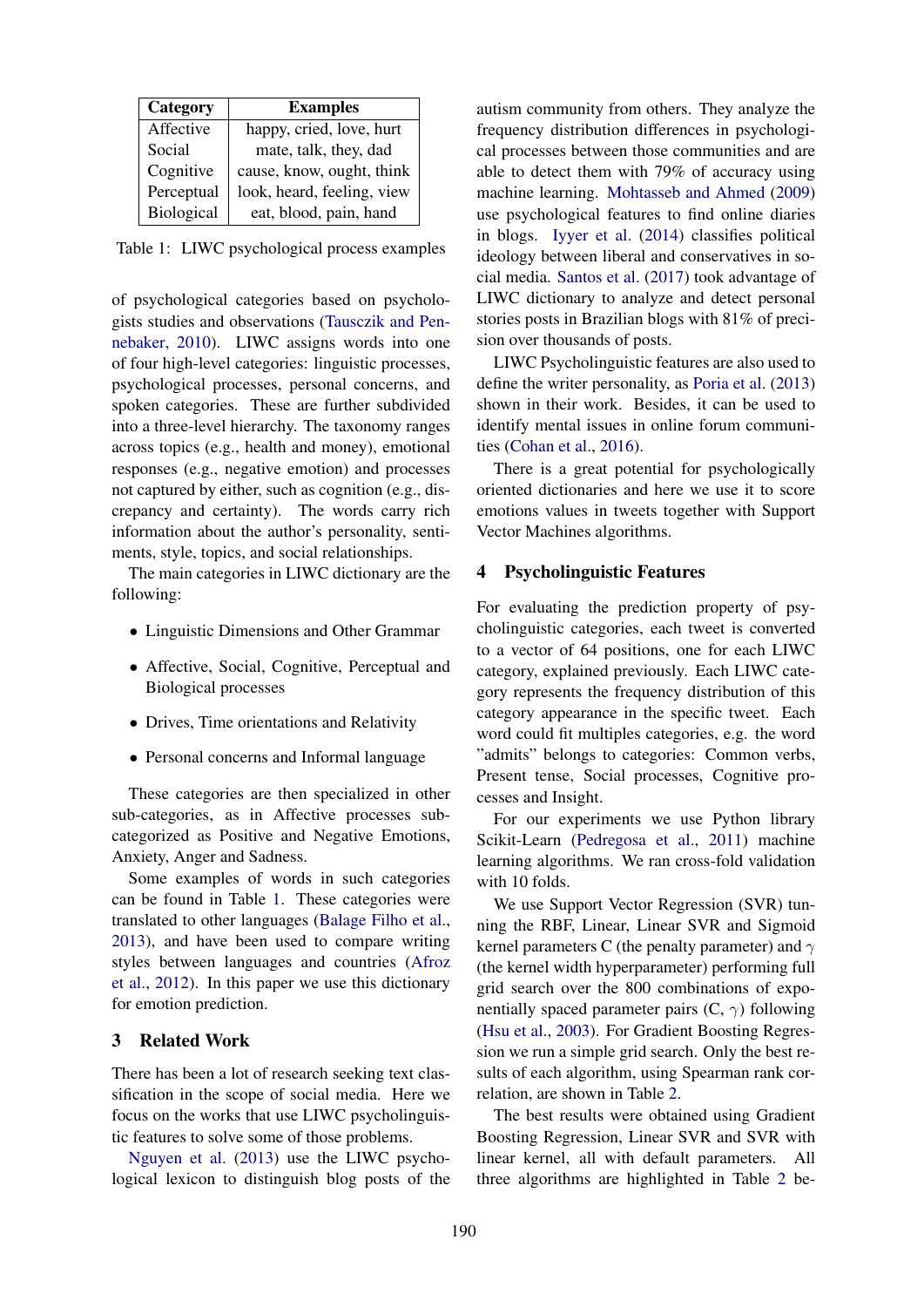| <b>Algorithm</b>         | joy      | anger    | sadness  | fear  | <b>Avg Score</b> |
|--------------------------|----------|----------|----------|-------|------------------|
| <b>SVR</b> k=Linear      | 0.431    | 0.502    | 0.557    | 0.441 | 0.483            |
| <b>Linear SVR</b>        | 0.428    | 0.504    | 0.556    | 0.443 | 0.482            |
| <b>Gradient Boosting</b> | 0.420    | 0.519    | 0.565    | 0.420 | 0.481            |
| SVR k=RBF                | 0.399    | 0.445    | 0.517    | 0.407 | 0.442            |
| SVR k=Sigmoid            | $-0.016$ | $-0.085$ | $-0.108$ | 0.069 | $-0.035$         |

Table 2: Spearman Score running each algorithm over emotions sets

| Joy                  | Anger                              | <b>Sadness</b>    | Fear      |  |  |  |  |
|----------------------|------------------------------------|-------------------|-----------|--|--|--|--|
| Total function words | Auxiliary verbs                    | 1st pers singular | Anxiety   |  |  |  |  |
| Negations            | Social processes<br>Present tense  |                   | Sadness   |  |  |  |  |
| Cognitive processes  | <b>Sadness</b><br><b>Negations</b> |                   | Feel      |  |  |  |  |
| Discrepancy          | Swear words<br>See                 |                   | Ingestion |  |  |  |  |
| Tentative            | <b>Humans</b>                      | Ingestion         | Space     |  |  |  |  |
| Exclusive            | Relativity                         | Leisure           | Death     |  |  |  |  |
| Positive emotion     |                                    |                   |           |  |  |  |  |
| Negative emotion     |                                    |                   |           |  |  |  |  |
| Affective processes  |                                    |                   |           |  |  |  |  |
| Anger                |                                    |                   |           |  |  |  |  |

Table 3: Top 10 LIWC most informative features

cause there is no statistical difference in the Spearman rank correlation.

In Scikit-learn library, SVR with linear kernel differs from Linear SVR because the last use liblinear rather than libsvm. The processing time and prediction score is better using liblinear then the generic SVM library, as we see in Table 2.

After defining the regression algorithm and the best parameters, we built the model for each emotion dataset, based on the training set. Then we run each model for the test set and generate the output for evaluation. The LIWC resource, test dataset and scripts can be accessed in author's Github project page<sup>1</sup>.

## 5 Most Informative Features

Using univariate linear regression tests, we tested the effect of a single regressor and listed the most informative LIWC features for each emotion tweet set. In Table 3 we show the top 10 features.

LIWC sub-categories such as *Positive and Negative Emotion, Affective and, Anger* are features with good prediction level for every emotion set. *Sadness* sub-category, as expect, is a good predictor for Sadness emotion intensity. *Positive and Negative Emotion* are categories that range a variety of words in LIWC dictionary, so, for a emotion regression task, is expect that they have a good regression information. It is important to state that Anger is a subcategory of Negative Emotion.

Another interesting confirmation is *death, sadness* and *anxiety* categories as good predictors for Fear emotion set. *Anger* category appears as an informative feature for Joy emotion set, we will look further in the details of that to see whether it is informative due to a low feature value or something else. Also, we want to look further to explain *Negations* LIWC category as good predictor in Joy emotion set.

### 6 Conclusion and Further Work

Psycholinguistic features have been used to classify texts and sentences for a variety of tasks. Here we presented our system that makes use of such categories for emotion intensity prediction. Each word was mapped to several psychological categories and used as a feature vector.

In future work, we intend to study these categories with other well-known good predictors like Affective Tweets classifier (Bravo-Marquez et al., 2016). Also, psychological categories could improve the semantic information of word embedding vectors.

<sup>1</sup> https://github.com/heukirne/EmoInt